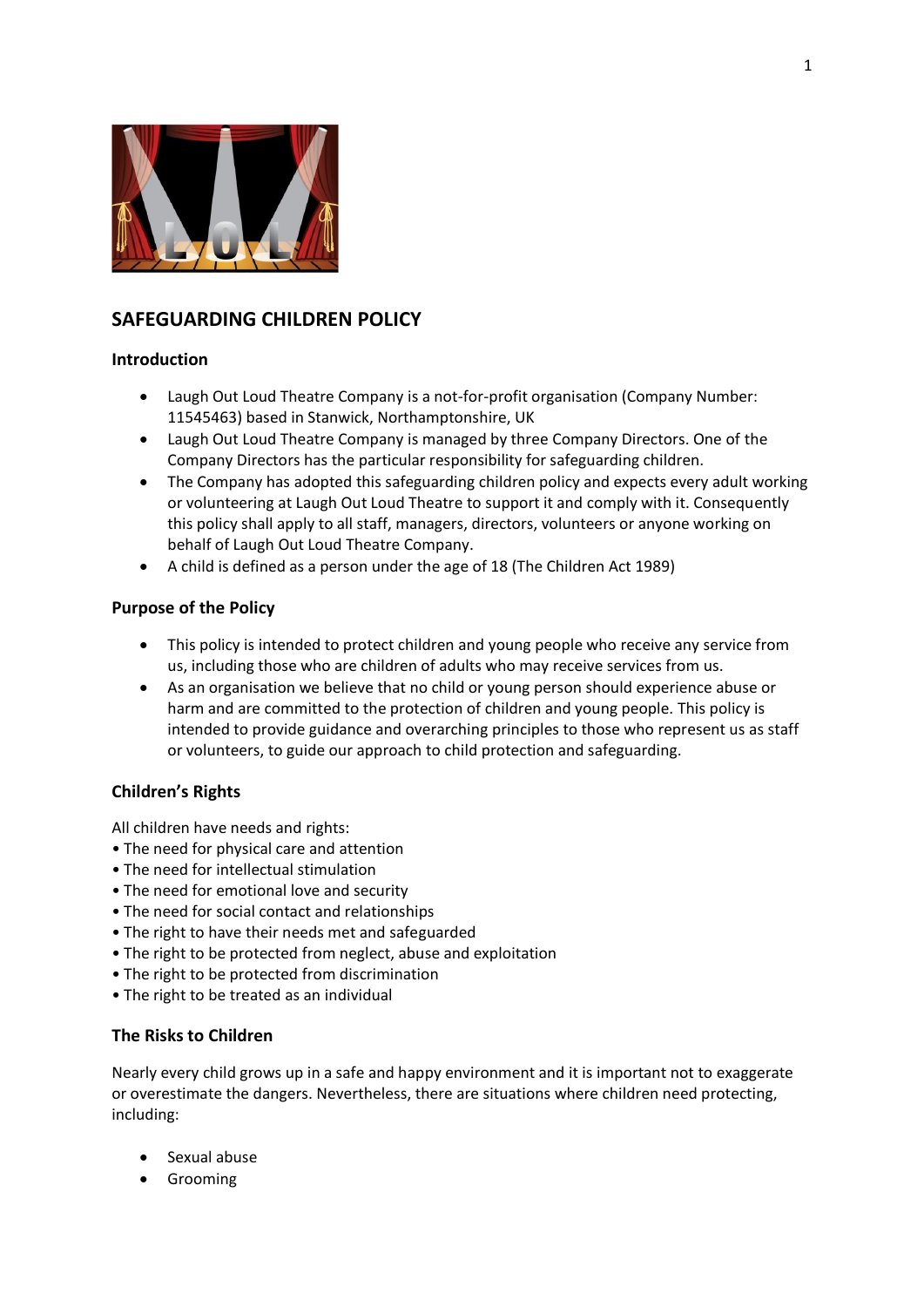- Physical and emotional abuse and neglect
- Domestic violence
- Bullying, cyber-bullying, acts of violence and aggression
- Victimisation
- Self-harm
- Crime
- **•** Exploitation
- Inappropriate supervision by staff or volunteers
- Unsafe environments or activities

# **Laugh Out Loud Theatre Company Protection Policy**

In our provision for children we will ensure that:

- The welfare of the child is paramount
- All children, whatever their age, culture, disability, gender, language, racial origin, religious beliefs and/or sexual identity have the right to protection from abuse

 All suspicions and allegations of abuse will be taken seriously and responded to swiftly and appropriately

 All staff have a responsibility to report concerns both to the Company child protection lead and to the relevant child protection lead at the venue they are working in

# **Policy Statement**

Laugh Out Loud Theatre Company staff and volunteers have a professional duty to take such steps that are reasonable to see that children are safe from harm while involved in Company activities. Laugh Out Loud Theatre Company will ensure the safety and protection of all children involved in its activities through adherence to the Safeguarding Children Policy it has adopted.

# **Policy Aims**

The aim of the Laugh Out Loud Theatre Company Safeguarding Children Policy is to promote good practice:

 Providing children and young people with appropriate safety and protection whilst learning /engaging with the Company

 Allow all staff /volunteers to make informed and confident responses to specific child protection issues.

# **Policy Implementation**

Laugh Out Loud Theatre Company Safeguarding Children Policy will be implemented by adhering to the policy guidelines contained within this document. All staff /volunteers who work with children must comply with this Policy in conjunction with the Company's Code of Conduct, failing which disciplinary action may be taken under the Company's Disciplinary Procedure. The guidelines cover three main areas:

- Staff recruitment, support and training
- Staff conduct
- Safeguarding Children procedures

# **Staff recruitment, support and training**

For staff working with children at Laugh Out Loud Theatre Company, safe recruitment will be ensured by checking their suitability to work with children: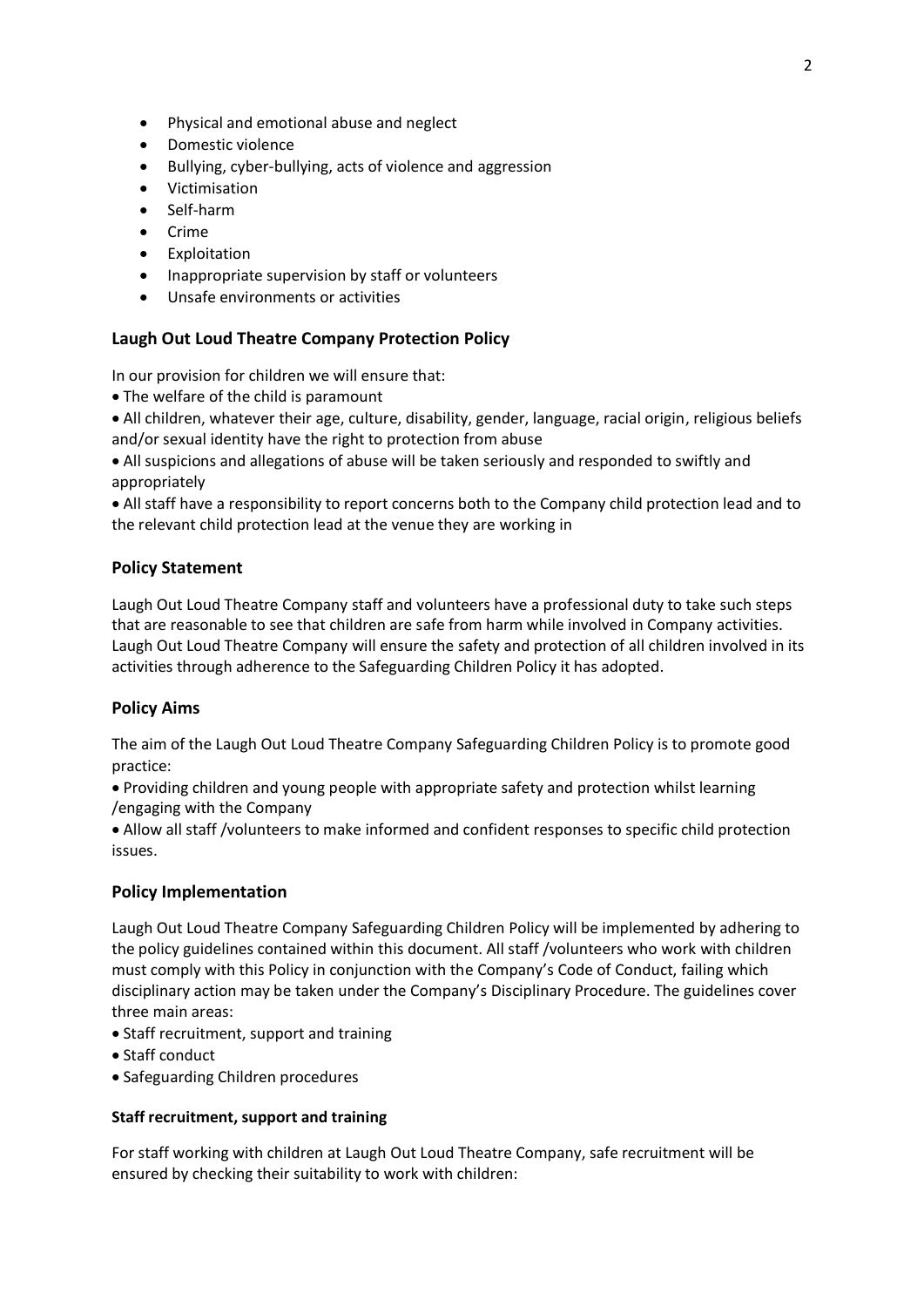• Pre-activity training, including:

- Activity requirements and responsibilities are clarified
- Child protection procedures are explained and training needs are identified
- Staff sign the Company's Code of Conduct for staff and the Safeguarding Children Policy.

 Staff are selected on their suitability for the activity requirements and responsibilities and their ability to demonstrate that they can work safely with children.

 In response to Home Office and Ofsted advice all Laugh Out Loud Theatre Company staff that are left unattended with children or young people or have the opportunity to build an ongoing relationship with young people over a period of time will be required to complete a Disclosure and Barring Service Check (DBS check).

 All appropriate staff will receive a copy of Laugh Out Loud Theatre Company Safeguarding Children Policy and a copy will also be available on the Company's website.

#### **Staff Conduct**

All staff and volunteers should demonstrate exemplary behaviour in order to protect themselves from allegations of misconduct.

### **Good practice means that you:**

 Always work in an open environment (e.g. avoiding private or unobserved situations and encouraging open communication with no secrets).

Never allow yourself to be left alone with a child.

 Never make gratuitous physical contact with a child (there may be occasions where a distressed child needs comfort which may include physical comforting and staff /volunteers should use their discretion to ensure that it is appropriate and not unnecessary or unjustified contact). Be cautious about physical contact in games. Where physical contact is inescapable (e.g. to demonstrate equipment or a particular exercise/move) staff /volunteers should be aware of the limits within which such contact should take place and of the possibility for misinterpretation of such contact.

Always use staff and visitor toilet facilities.

 Treat all children equally, and with respect and dignity. Laugh Out Loud Theatre Company take positive action to eliminate discrimination against any person or group of people. Staff /volunteers should ensure that children are protected from discrimination on any grounds, including ability and challenge discriminating comments and behaviour.

 Never contradict an instruction given by a teacher or other member of staff (unless that instruction may cause physical or mental harm to anyone).

 Maintain a safe and appropriate distance with children (e.g. it is not appropriate for staff or volunteers to have an intimate relationship with a child).

- Conduct yourself in a manner that sets a good example to the children. Be an excellent role model
- this includes not smoking or drinking alcohol in the company of/whilst responsible for children.
- Give enthusiastic and constructive feedback rather than negative criticism.

 Never use physical force against a participant, unless it constitutes reasonable restraint to protect him/her or another person or to protect property. If it is necessary to restrain a participant because they are an immediate danger to themselves or others or to property then the minimum amount of force should be used for the shortest amount of time. Remain calm and get the attention and support of appropriate staff. The incident should be recorded in writing, with a witness statement (where possible), immediately afterwards.

Never use physical punishment

 Ensure that should any child suffer from illness or injury they are passed on to the appropriate member of staff.

 Always refer any problems to the child protection lead member of staff and the appropriate person in the venue.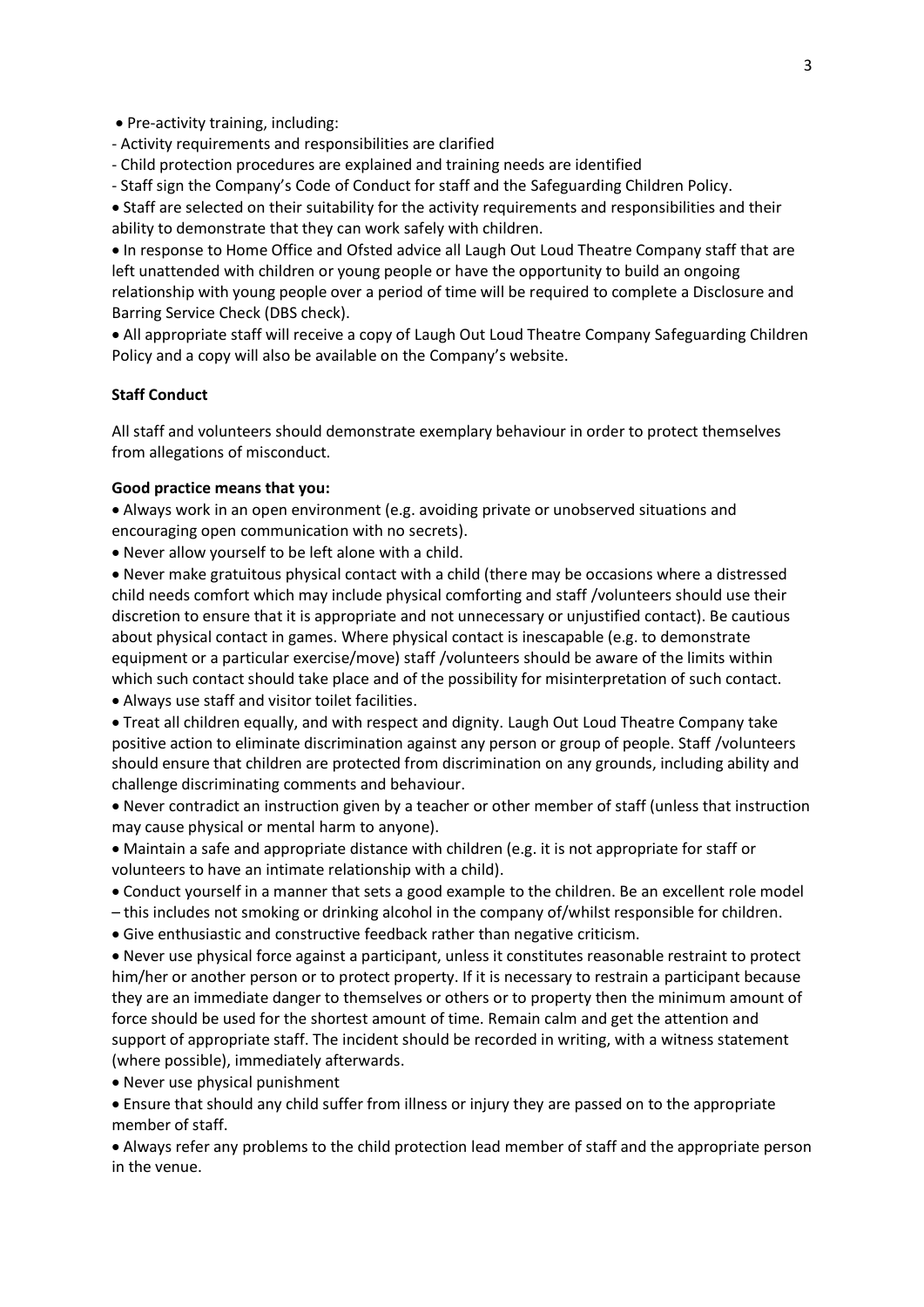#### **You never:**

- Engage in rough, physical or sexually provocative games.
- Share a room with a child.
- Engage in any form of inappropriate touching.

 Abide Children's inappropriate use of language and/or behaviour. This should always be challenged.

- Make sexually suggestive comments to a child, even in fun.
- Reduce a child to tears as a form of control
- Let allegations made by a child go unchallenged, unrecorded or not acted upon.
- Invite or allow children to stay with you at your home or arrange meetings with them.

# **Safeguarding Children Procedures**

Laugh Out Loud Theatre Company will:

 Ensure we have a lead member of staff for safeguarding children who has received appropriate training and support for this role.

 Ensure every member of staff knows the name of the lead staff member responsible for safeguarding children and their role.

 Ensure all staff understand their responsibilities in being alert to the signs of abuse and responsibility for referring any concerns to the lead staff member. However, staff should remember that they are not trained to deal with situations of abuse or to decide if abuse has occurred.

 Develop and then follow procedures where an allegation is made against a member of staff or volunteer.

Adopt a procedure for dealing with concerns about possible abuse.

#### **What is abuse?**

Child Abuse is term used to describe a range of ways in which people harm children. Child abuse is neglect, physical injury, sexual exploitation, sexual abuse or emotional abuse inflicted or knowingly not prevented, which causes significant harm or death.

#### **Awareness of actual or likely occurrence of abuse**

There are a number of ways in which abuse can become apparent:

A child discloses abuse.

 Someone else discloses that a child has told him/her or that he/she strongly believes a child has been or is being abused.

- A child may show signs of physical injury for which there appears to be no satisfactory explanation.
- A child's behaviour may indicate that it is likely that he/she is being abused.
- A member of staff's behaviour or the way in which he/she relates to a child causes concern.

#### **Issues of Disclosure**

Becoming aware of abuse can cause a multitude of emotional reactions, which are personal to each individual. Whatever the reaction and however the abuse has become apparent, actual or suspected, it must be responded to in the correct manner according to the procedure outlined here. Even if the truth of the disclosure is uncertain – an appropriate response has to be made. A response in accordance with the procedure outlined here will be supported by the lead member of staff and ultimately Laugh Out Loud Theatre Company.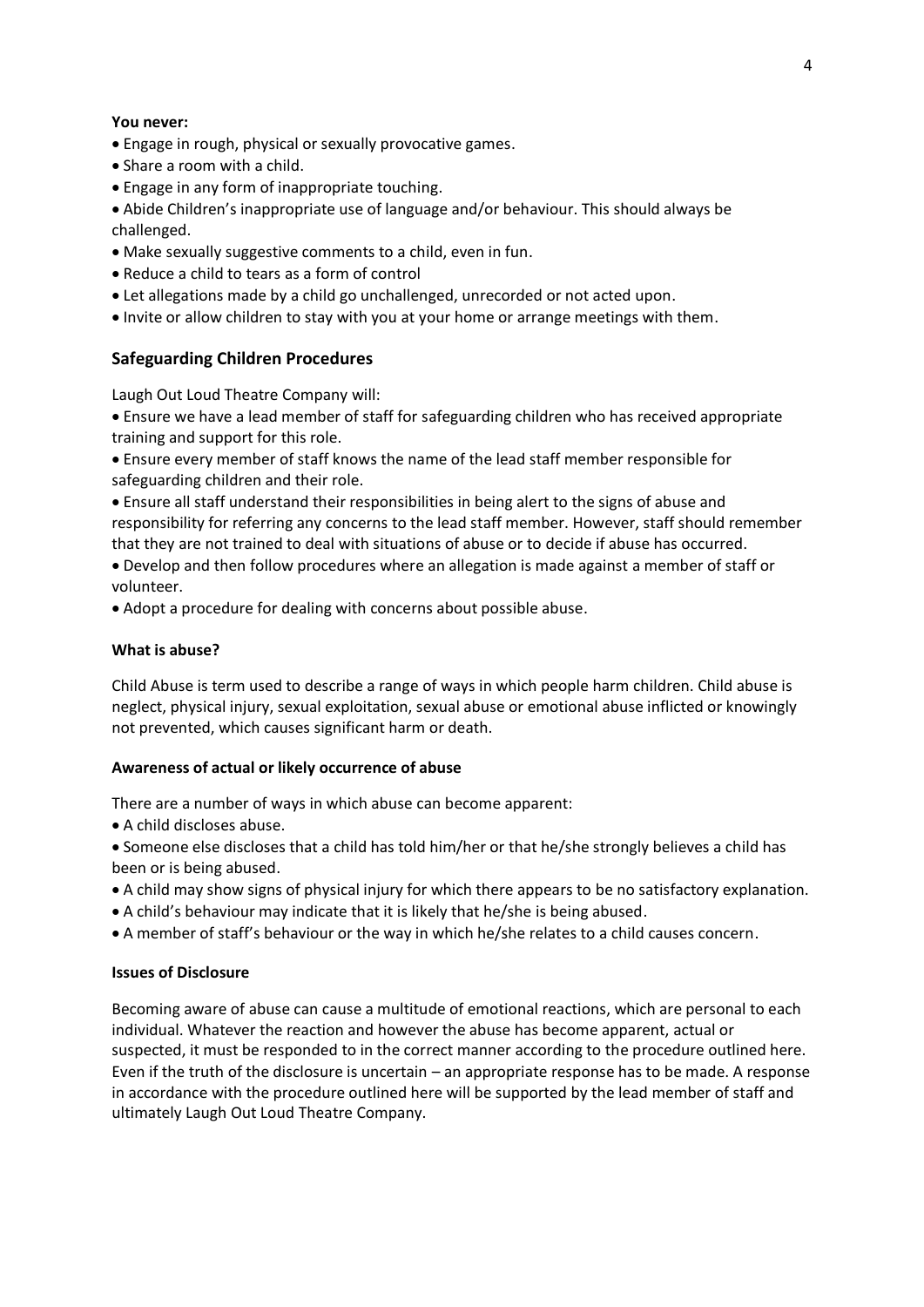#### **What to do upon suspicion or disclosure**

- Stay calm and don't panic
- Don't over-react (it is extremely unlikely that the participant is in immediate danger)
- Listen, hear and believe
- Don't probe for more information (questioning the child may affect how the child's disclosure is received at a later date)
- Give time to the person to say what they want
- Don't make assumptions, don't paraphrase and don't offer alternative explanations
- Reassure & explain that they have done the right thing in telling you
- Explain that only those professionals who need to know will be informed
- Don't promise confidentiality
- Don't promise to keep secrets
- Don't promise that everything will be OK (it might not)
- Act immediately in accordance with the procedure in this policy
- Don't try to deal with it yourself
- Record in writing as near as verbatim as possible what was said as soon as possible
- Don't make negative comments about the alleged abuser
- Immediately report the suspicion, allegation or disclosure to the appropriate member of staff at the venue
- Immediately report the suspicion, allegation or disclosure to the Company lead member of staff
- Inform but don't 'gossip' with colleagues about what has been said to you

#### **Health and Safety Aspects of Safeguarding Children**

Before starting any event / activity for unaccompanied children or young people, the Company Directors will carry out a risk assessment and then take steps to minimise all risks to health and safety. Parents and children will be made aware of any particular risks and of the steps to be taken to minimise those risks. The Company Secretary will keep a record of all risk assessments.

Sufficient adults must be present at any event or activity for unaccompanied children and young people to enable one adult to deal with an emergency while another adult supervises the children and young people not directly affected by the emergency.

#### **Policy on the Prevention of Bullying**

We will not tolerate the bullying of children or young people either by adults or other children / young people. If any incident of child-on-child bullying should arise at a Laugh Out Loud Theatre Company event or activity, those involved will be separated immediately and the parents of the children involved will be asked to deal with the matter.

The Company Directors will review all incidents of child-on-child bullying and assess the likely future risk to children. If appropriate, the Company Directors will consider banning a child from future events and activities, but only in full accordance with the rules and regulations of Laugh Out Loud Theatre Company.

Allegations of adults bullying children will be taken very seriously and dealt with immediately. The Company Directors will review the allegations and the likely risk to children and, if appropriate, consider banning the staff member or volunteer from any future work with Laugh Out Loud Theatre Company.